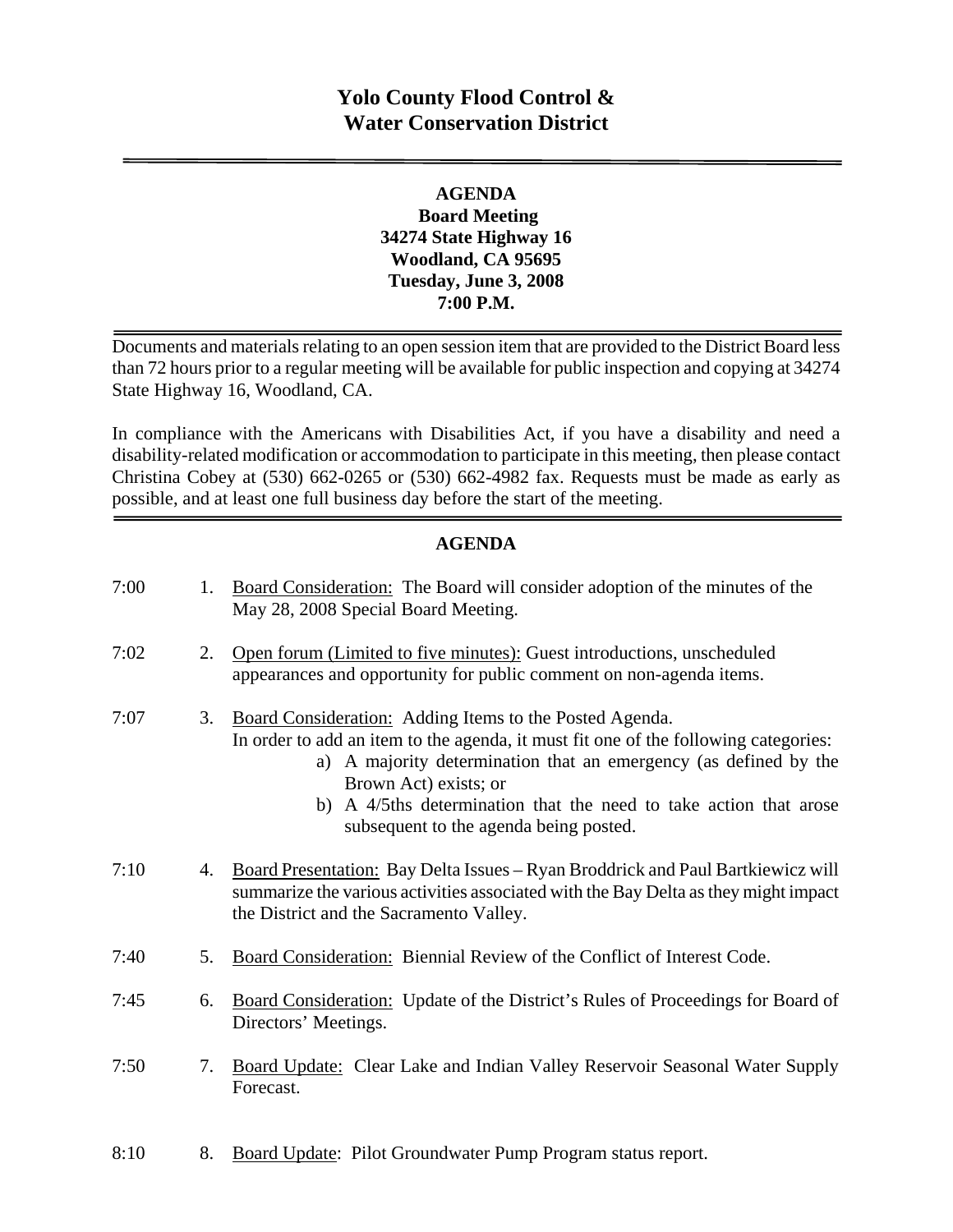- 8:15 9. Directors' Reports: Each member of the Board will have the opportunity to report on meetings and conferences attended during the prior month on behalf of the District.
- 8:25 10. Attorney's Report: The District's attorney will report on the following: a) Current legal and legislative activities.
- 8:35 11. General Manager's Report: The Board will receive a report from the General Manager or designated representatives regarding current general activities and projects of the District.
	- a) General Activities
	- b) County Water Proposals
	- c) Operations, Maintenance and Water Conditions
- 8:45 12. General Discussion: Opportunity for Board members to ask questions for clarification, provide information to staff, request staff to report back on a matter, or direct staff to place a matter on a subsequent agenda.
- 8:50 13. Board Consideration: The Board will consider the approval and the payments of bills.

8:55 14. Closed Session: Conference with real property negotiator involving the potential acquisition of Yolo Flyway Farms (452 acres) in southern Yolo County (APNs 033-220-49, 033-390-02, and 033-210-29). Instructions to the real property negotiator may include price, terms of payment, or both. (See Government Code Sections 54954.5(b) and 54956.8)

#### 9:28 15. Closed Session Report: Report action and vote, if any, taken in Closed Session.

9:30 16. Adjourn

The public may address the Board concerning an agenda item either before or during the Board's consideration of that agenda item. Public comment on items within the Board's jurisdiction is welcome, subject to reasonable time limits for each speaker. Upon request, agenda items may be moved up to accommodate those in attendance wishing to address that item. Times listed for consideration of agenda items are approximate only. The Board may consider any agenda item at any time during the Board meeting.

I declare that the foregoing agenda was posted at the office of the Yolo County Flood Control and Water Conservation District, 34274 State Highway 16, Woodland, CA on May 30, 2008.

By: \_\_\_\_\_\_\_\_\_\_\_\_\_\_\_\_\_\_\_\_\_\_\_\_\_\_\_\_\_\_\_\_\_\_\_\_\_

Christina Cobey, Administrative Assistant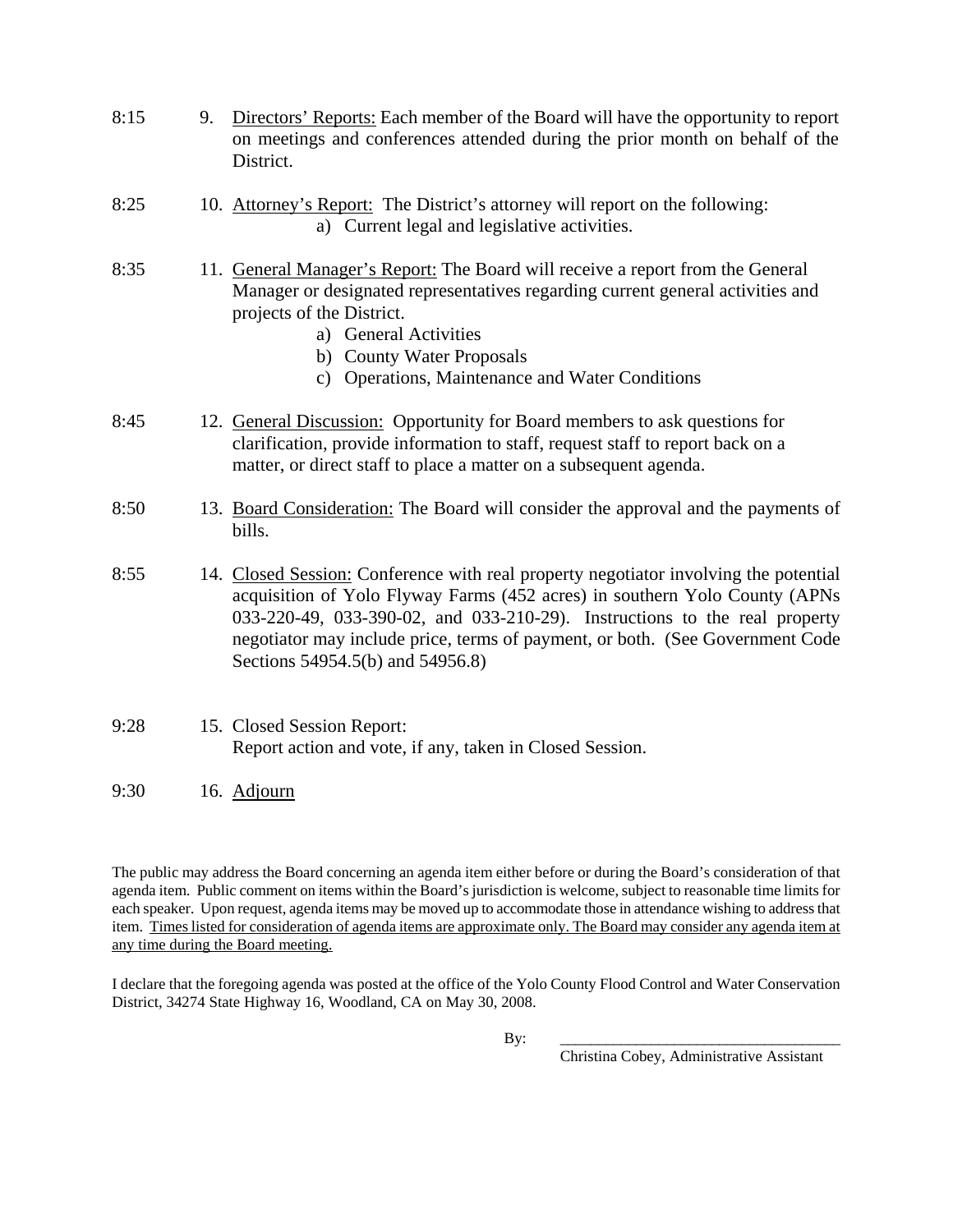

**FLOOD CONTROL & WATER CONSERVATION DISTRICT** 

**BOARD MEETING MINUTES Tuesday, June 3, 2008, 7:00 PM**

**YCFCWCD Offices 34274 State Highway 16 Woodland, CA 95695** 

The regular meeting of the Board of Directors of the Yolo County Flood Control and Water Conservation District (District) was held at 7:00 p.m. on June 3, 2008, at its regular place of business, 34274 State Highway 16, Woodland, California. Chair Vink convened the meeting. In attendance were:

District Board Erik Vink, Chair Ron Tadlock, Vice Chair Ann Brice, Director Bruce Rominger, Director

District Staff and Consultants Tim O'Halloran, General Manager Christy Barton, Assistant General Manager Fran Borcalli, Flood Management Program Manager Margaret Kralovec, Writer/Editor Jen Reed, Project Manager Max Stevenson, Water Resources Associate Paul Bartkiewicz, Legal Counsel

Members of the Public Duane Chamberlain, Chair Yolo County Supervisors Yvonne LeMaitre Don Rominger, Retired District Director Bob Schneider, Tuleyome Frank Sieferman, Sr.

## **1. BOARD CONSIDERATION: Approval of Minutes**

8.18 M/S/C approved minutes for the May 28, 2008, Special Board Meeting as submitted. Minutes from the May Regular Board Meeting will be presented for approval at the July Regular Board Meeting.

## **2. OPEN FORUM**

No items.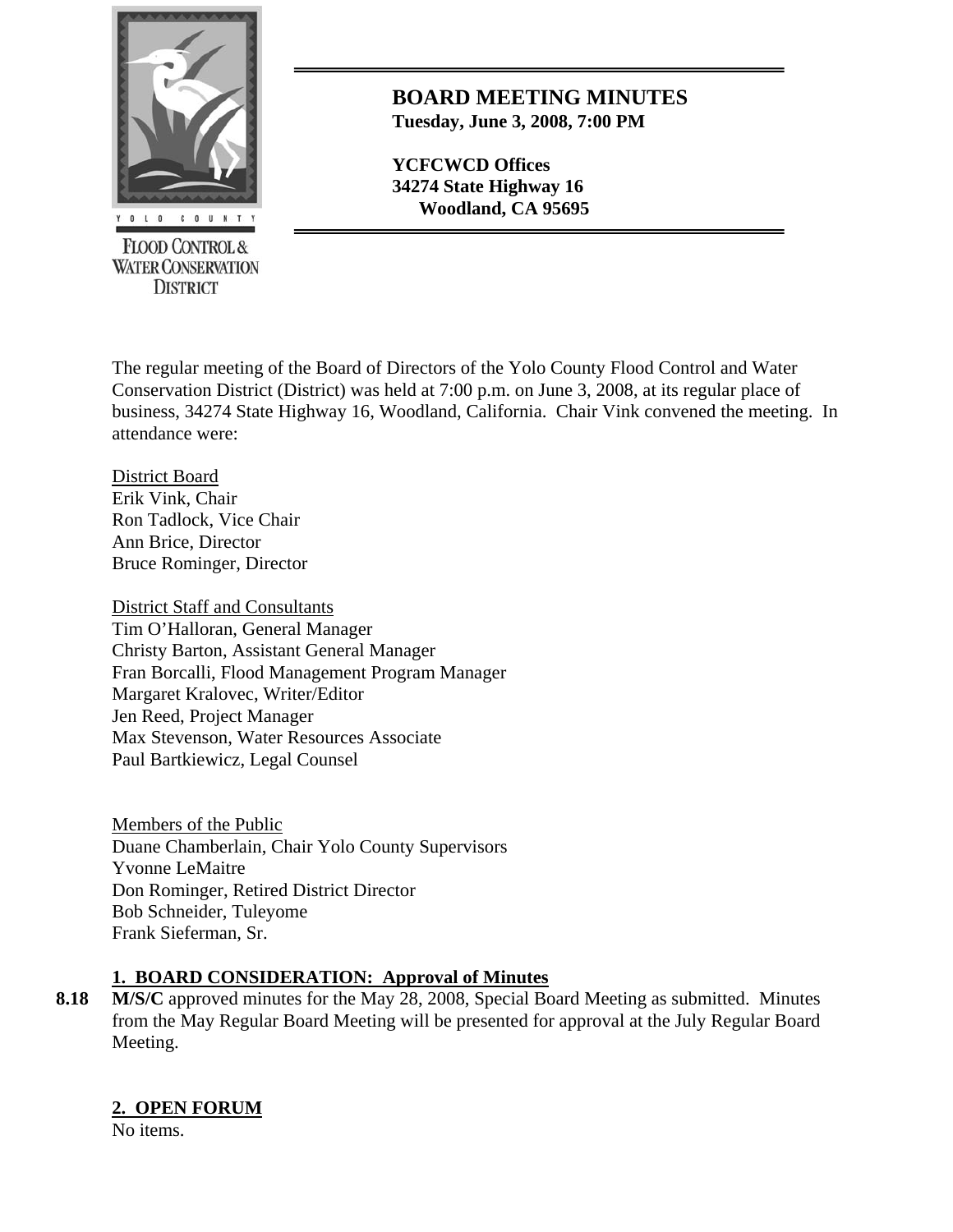# **3. BOARD CONSIDERATION: Adding Items to the Posted Agenda**

No items.

## **4. BOARD PRESENTATION: Bay-Delta Issues**

General Manager O'Halloran introduced presentations by Legal Counsel Bartkiewicz and Northern California Water Association (NCWA) Executive Director Ryan Broddrick with brief comments on the complexities of different efforts regarding Bay-Delta issues, and his request to Bartkiewicz and Broddrick to help the Board understand the interplay of those efforts and identify those that will impact the District.

Legal Counsel Bartkiewicz provided an overview presentation and handout on the scope, and context of the Delta Vision (DV) Blue-Ribbon Task Force, the Bay-Delta Conservation Plan (BDCP), the State Water Resource Conservation Board Delta Strategic Work Plan, and other legislative proposals to address Bay-Delta issues and which have a potential impact on upstream water supplies. NCWA Executive Director Broddrick outlined NCWA's concerns about the DV plan, which broadens the scope of Bay-Delta concerns to include statewide water supply, its reliance on the Public Trust Doctrine, without an adequate definition of Public Trust that acknowledges how it might impact existing water rights. NCWA believes that any strategic plan should concentrate on issues and solutions that are in compliance with long-established water rights laws. NCWA supports a pragmatic approach to Bay-Delta issues that addresses each concern individually, relying upon an understanding of dynamics of the Delta, rather than as a whole by either a Water Board hearing or a Public Trust hearing. Broddrick offered the issue of Delta native fish, (e.g., Delta smelt and Chinook salmon) as an example of a specific need for a solution based upon careful, targeted deliberation and scientific understanding. According to Broddrick, any Bay-Delta solution must recognize the need for additional water storage, including management in groundwater storage and investment in additional surface storage.

In a question and answer session following their presentations, Bartkiewicz and Broddrick discussed the extraordinary pressure of the State's budget deficit upon upcoming legislative deliberations, and the potential for state imposed diversion fees (at \$5 per acre foot or more) that could impact all surface tributaries to the Delta.

## **5. BOARD CONSIDERATION: Biennial Review of the Conflict of Interest Code**

Assistant General Manager Barton presented an updated, clean version of the District Conflict of Interest Code that reflects current staff positions.

**8.19 M/S/C** adoption of Resolution No. 08.04, a revised Conflict of Interest Code.

## **6. BOARD CONSIDERATION: Update of District's Rules of Proceedings for Board of Directors' Meetings**

Legal Counsel Bartkiewicz described recent changes in the Brown Act, requiring addition of a provision that information related to an open session item provided to the Board less than 72 hours before a regular meeting are to be made available at the District Office.

**8.20 M/S/C** adoption of revised Rules of Proceedings.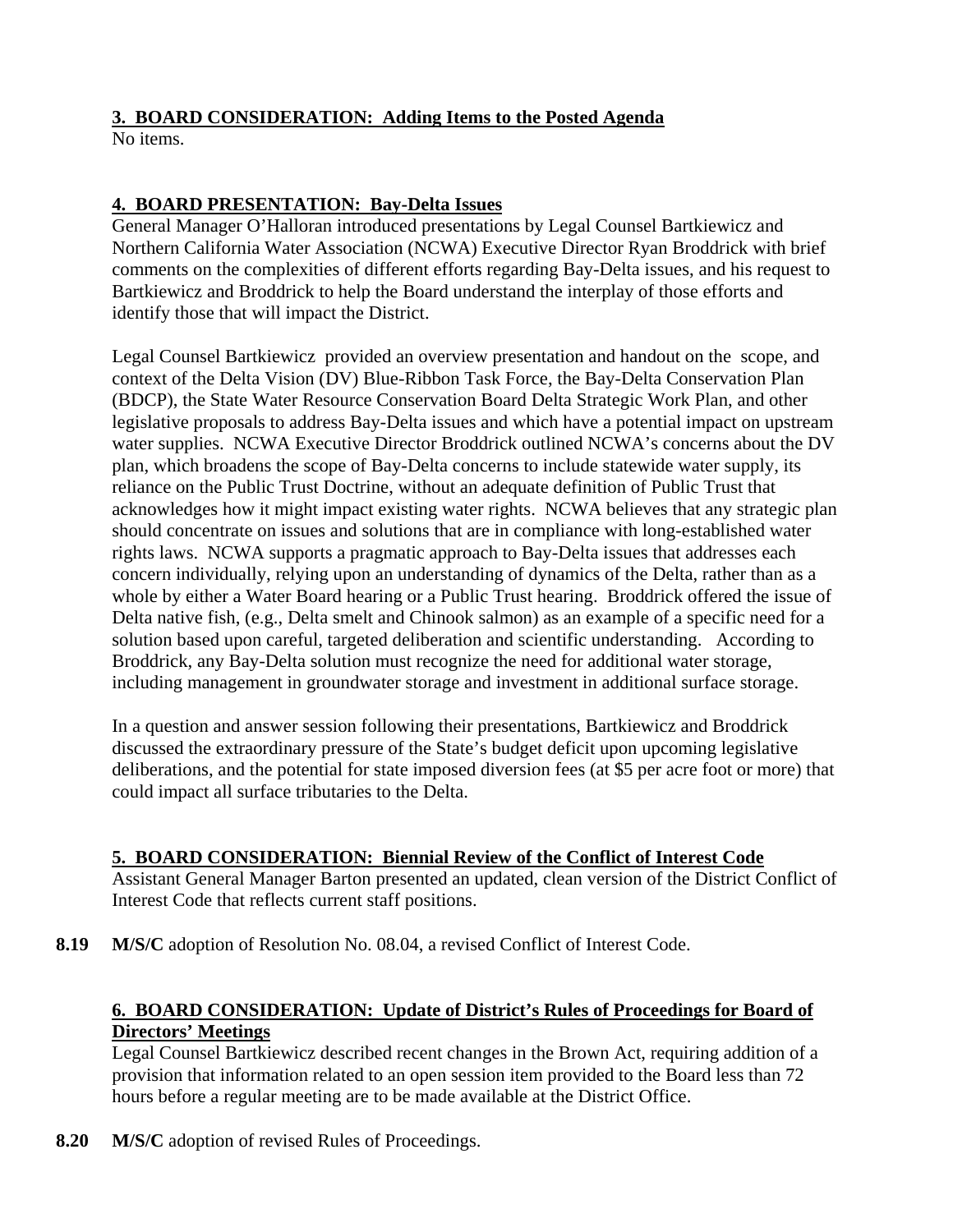## **7. BOARD UPDATE: Clear Lake and Indian Valley Reservoir Seasonal Water Supply Forecast**

General Manager O'Halloran explained that though the irrigation seasons over the last five years have extended into late October or early November, the best-case scenario in the current year, given supplies, is that irrigation deliveries might extend only to October 1. O'Halloran expressed the importance of communicating this information as soon as possible to local farmers who are relying on District deliveries, and of encouraging them to utilize groundwater to augment surface supplies in order to alleviate water shortages. He indicated a willingness to allow the use of the Indian Valley (IV) Reservoir supplies down to 20,000 acre feet, but a further drawdown of the reservoir would be inadvisable. One reason for caution in dropping reservoir level below 20,000 a.f. is the unknown accuracy of volume measurement of the IV Reservoir at lower levels, due to sediment depositions and other potentially unknown alterations to the underwater landscape over time.

While low supplies are an unavoidable challenge this year, O'Halloran hopes to take advantage of the low water levels by inspecting the intake structure and recalculating the reservoir's state/volume curve.

O'Halloran met recently with Spring Valley representatives to provide them assurance that despite low supplies, their community's need for domestic water use will be met as part of the District's minimum release requirement.

O'Halloran noted that IV Reservoir is just one of the many regional reservoirs that are facing low supplies. The District uses average numbers to project supply use, but each season brings different precipitation levels, temperatures, and cropping decisions by farmers. Chair Vink agreed that varying factors made it important for the District and farmers to remain flexible over the course of the season. Vice Chair Tadlock noted that \$4/gallon diesel might cause farmers to delay starting diesel well use.

## **8. BOARD UPDATE: Pilot Groundwater Pump Program status report**

General Manager O'Halloran announced the signing of three contracts for participation in the upcoming pilot program, and indicated that there might be another two wells added to the program if they appear to be a good fit. One participating well is located on the north side of Cache Creek, while the two others are on the south side. He noted that all participants and applicants offered their services in the spirit of cooperation. Agreements, he indicated, must be signed by both tenants and landowners.

O'Halloran noted that the District recently received a \$250,000 grant with partners UC Davis, City of Davis, and Woodland to assist with canal capacity and recharge, continuous water quality monitoring, and the running of the groundwater model.

## **9. DIRECTORS' REPORTS**

Chair Vink reported on the success of this year's Stewardship Award Luncheon, and was particularly pleased that the well-attended program was able to honor the work of Fran Borcalli. Program Manager Borcalli added his pleasure and gratitude for the honor bestowed on him at the luncheon. Vink also thanked the hard work of the District staff for hosting the luncheon and program, and recognized speaker Joe Countryman for speaking on the Central Valley as an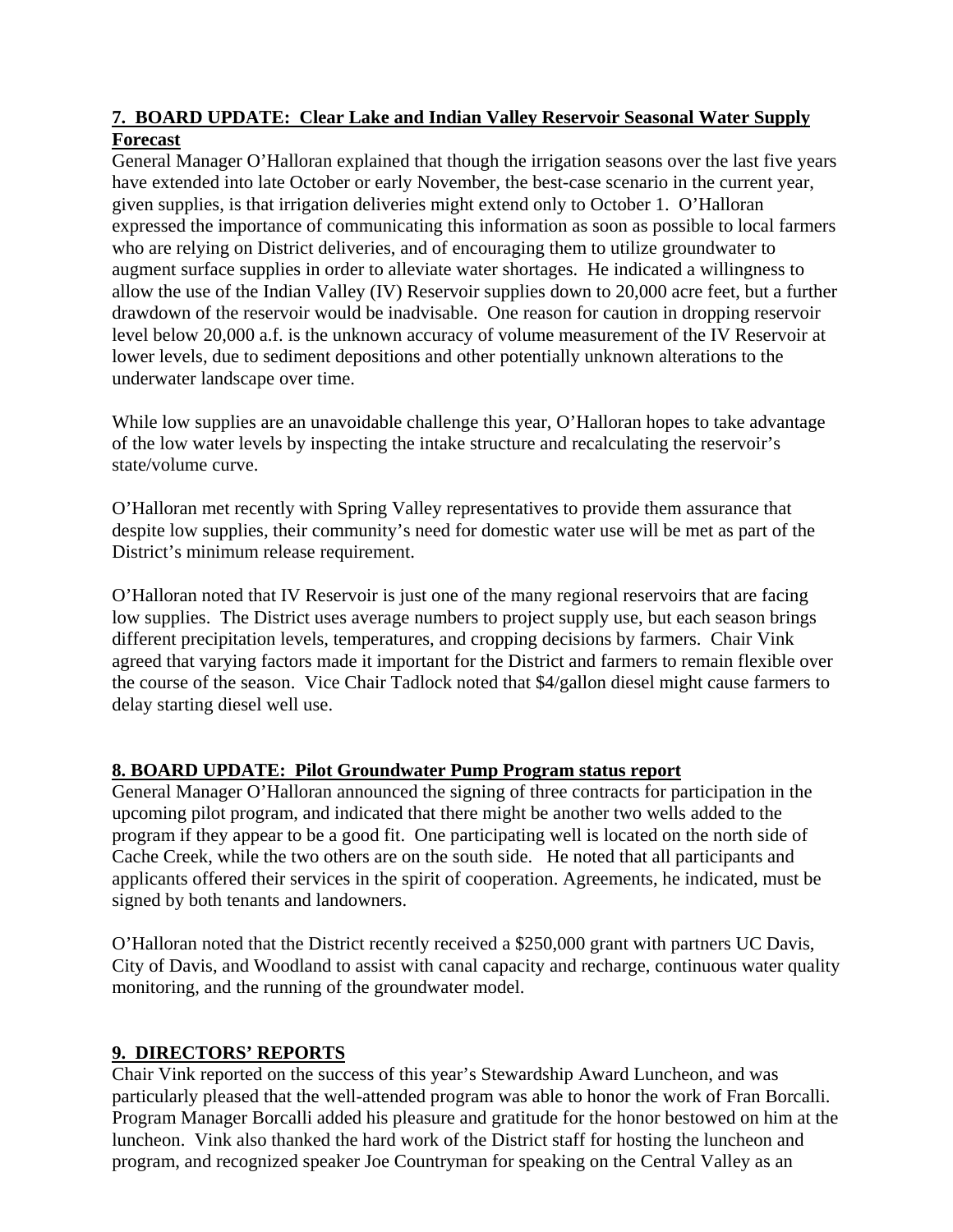inland sea.

### **10. ATTORNEY'S REPORT**

Legal Counsel Bartkiewicz announced that the deadline for getting bills out of the legislature had come and gone without any loss of property tax income to the District.

### **11. GENERAL MANAGER'S REPORT**

a. General Activities

The District has applied for US Bureau of Reclamation grant funds to assist with canal check infrastructure.

b. County Water Proposals

While the Yolo County Board of Supervisors continues to consider changes to water management in the county, O'Halloran feels the District can help the process most by remaining positive and helping the County to find ways to achieve larger goals.

c. Operations, Maintenance, and Water Conditions With the exception of a few problems with flumes at the beginning of the irrigation season, things have gone smoothly. Waiting lists have not yet been necessary this season.

#### **12. GENERAL DISCUSSION**

Chair Vink will be preparing the General Manager review over the next month, and will be ready to report at the July Regular Board Meeting.

## **13. BOARD CONSIDERATION: Payment of Bills**

General Manager O'Halloran made special note of the \$100,000 payment to Stantec, reporting that this amount represented two months of physical work, such as concrete coring and analysis, not just planning.

**8.21 M/S/C** approval for the following claim(s) for payment:

Yolo Flood Control Checks: # 40851-40865

#### **14. CLOSED SESSION**

The regular meeting was adjourned to Closed Session to confer with real property negotiator on the potential acquisition of Yolo Flyway Farms (452 acres) in southern Yolo County (APNs 033- 220-49, 033-390-02, and 033-210-29).

Persons present other than the Board were General Manager O'Halloran, District Legal Counsel Bartkiewicz, and Assistant General Manager Barton.

## **15. CLOSED SESSION REPORT**